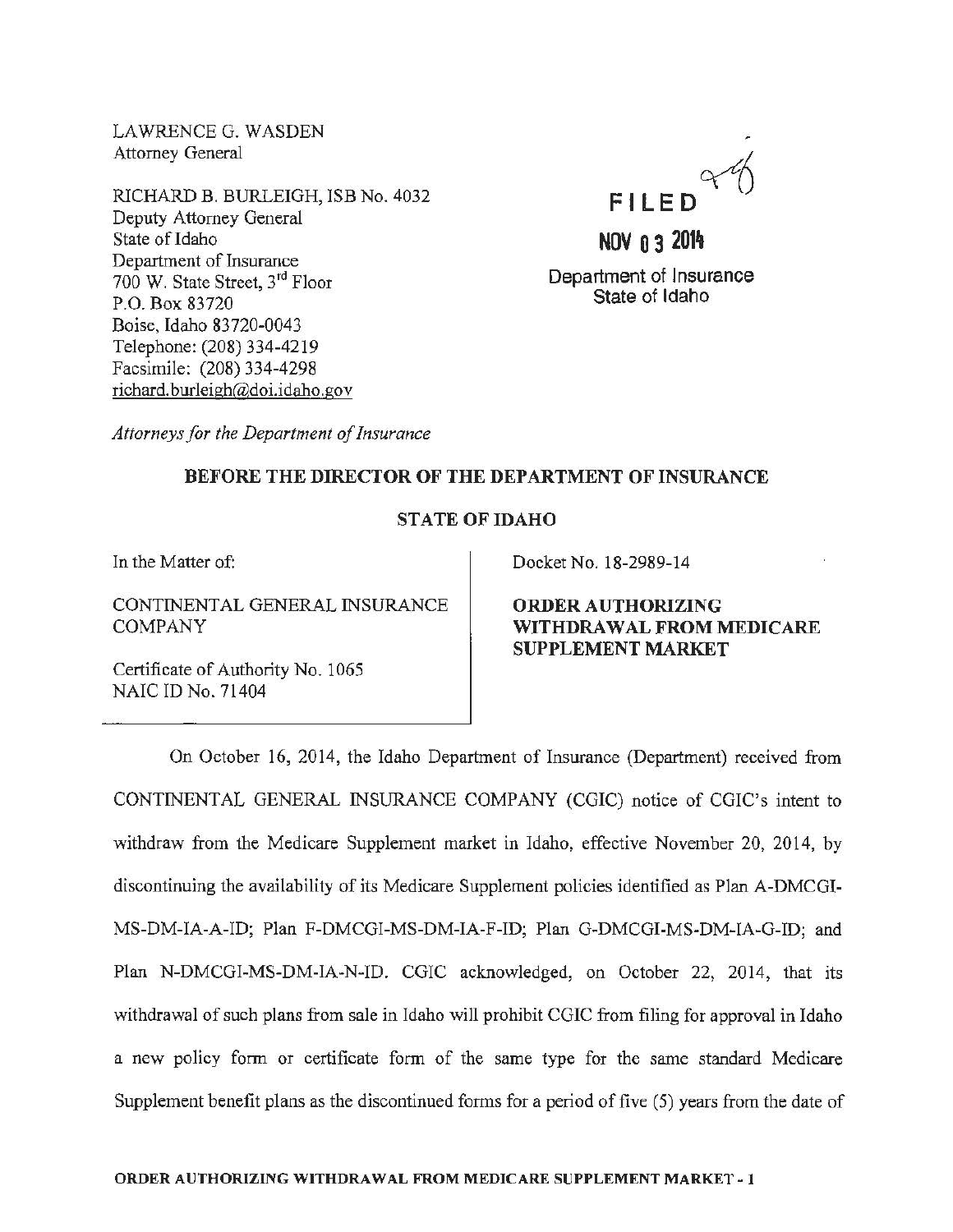CGIC's notice to the Department, pursuant to the requirements of IDAPA 18.01.54.030.04.b. CGIC further acknowledged that it will continue to service its existing in-force Medicare Supplement policies in Idaho.

CGIC's notice of intent to withdraw from the Medicare Supplement market in Idaho appears to comply with the notice requirements to the Department's Director (Director) as set forth in IDAPA 18.01.54.030.04.a.

The Director, having reviewed the foregoing and the requirements of IDAPA 18.0 1.54.030.04, and good cause appearing therefor,

NOW, THEREFORE, IT IS HEREBY ORDERED, pursuant to IDAPA 18.01.54.030.04.a, that CGIC is authorized to withdraw from the Medicare Supplement market in Idaho, effective November 20, 2014.

IT IS HEREBY FURTHER ORDERED, pursuant to IDAPA 18.01.54.030.04.b, that CGIC shall not file with the Department a new policy form or certificate form of the same type for the same standard Medicare Supplement benefit plans as the discontinued forms prior to October 16,2019.

DATED this  $15T_{\text{day of}}$  November, 2014.

STATE OF IDAHO DEPARTMENT OF INSURANCE

Wayleal

Director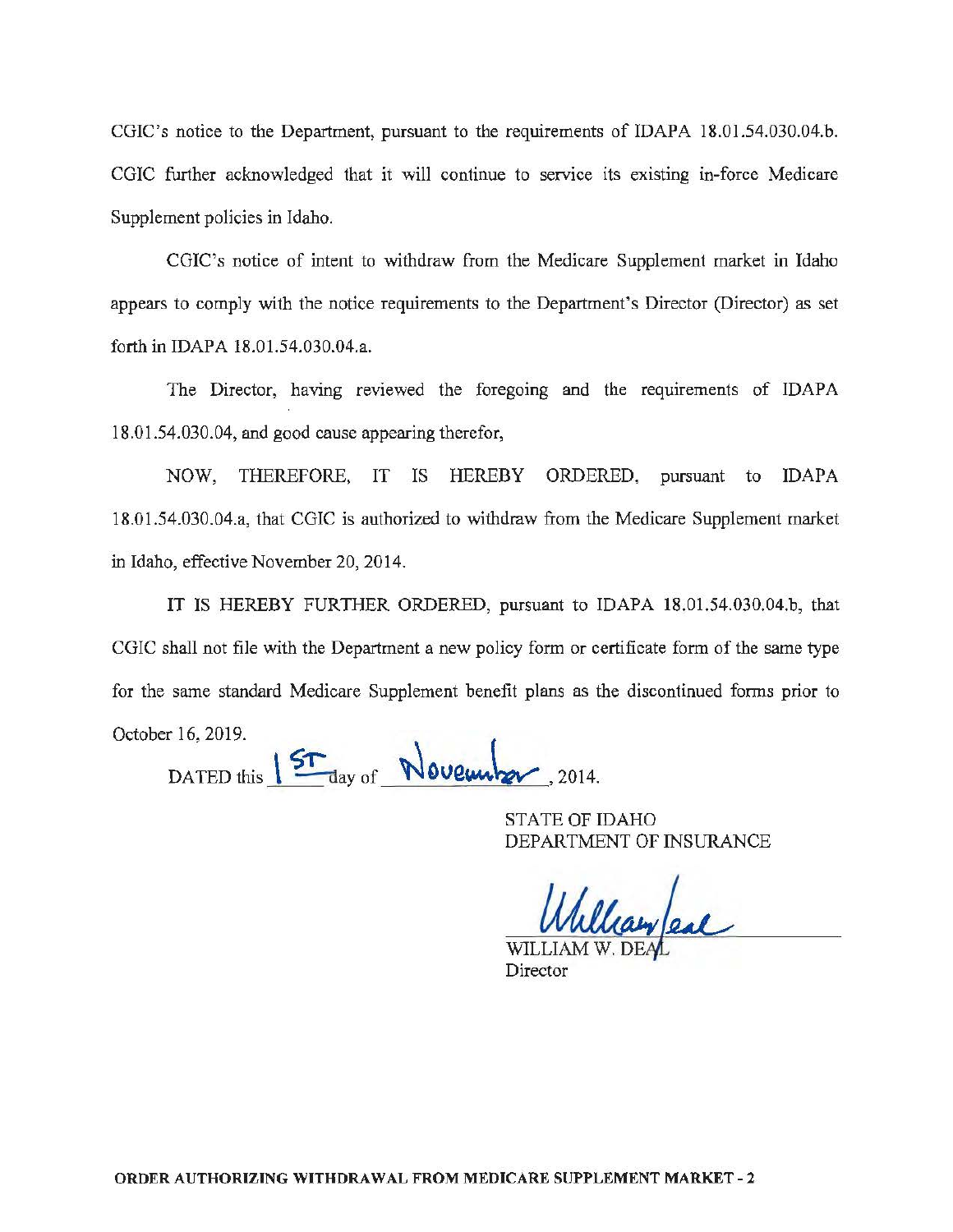#### NOTIFICATION OF RIGHTS

This Order constitutes a final order of the Director. Any party may file a motion for reconsideration ofthis final order within fourteen (14) days of the service date of this order. The Director will dispose of the petition for reconsideration within twenty-one (21) days of its receipt, or the petition will be considered denied by operation of law. *See,* Idaho Code *§* 67-5246(4).

Pursuant to Idaho Code§§ 67-5270 and 67-5272, any party aggrieved by this final order may appeal it by filing a petition for judicial review in the district court of the county in which: (1) the hearing was held; or (2) the final agency action was taken; or (3) the aggrieved party resides or operates its principal place of business in Idaho; or (4) the real property or personal property that was the subject of the agency decision is located. An appeal must be filed within twenty-eight (28) days of: (a) the service date of this final order; or (b) an order denying a petition for reconsideration; or (c) the failure within twenty-one (21) days to grant or deny a petition for reconsideration, whichever is later. *See,* Idaho Code *§* 67-5273. The filing of a petition for judicial review does not itself stay the effectiveness or enforcement of the order under appeal.